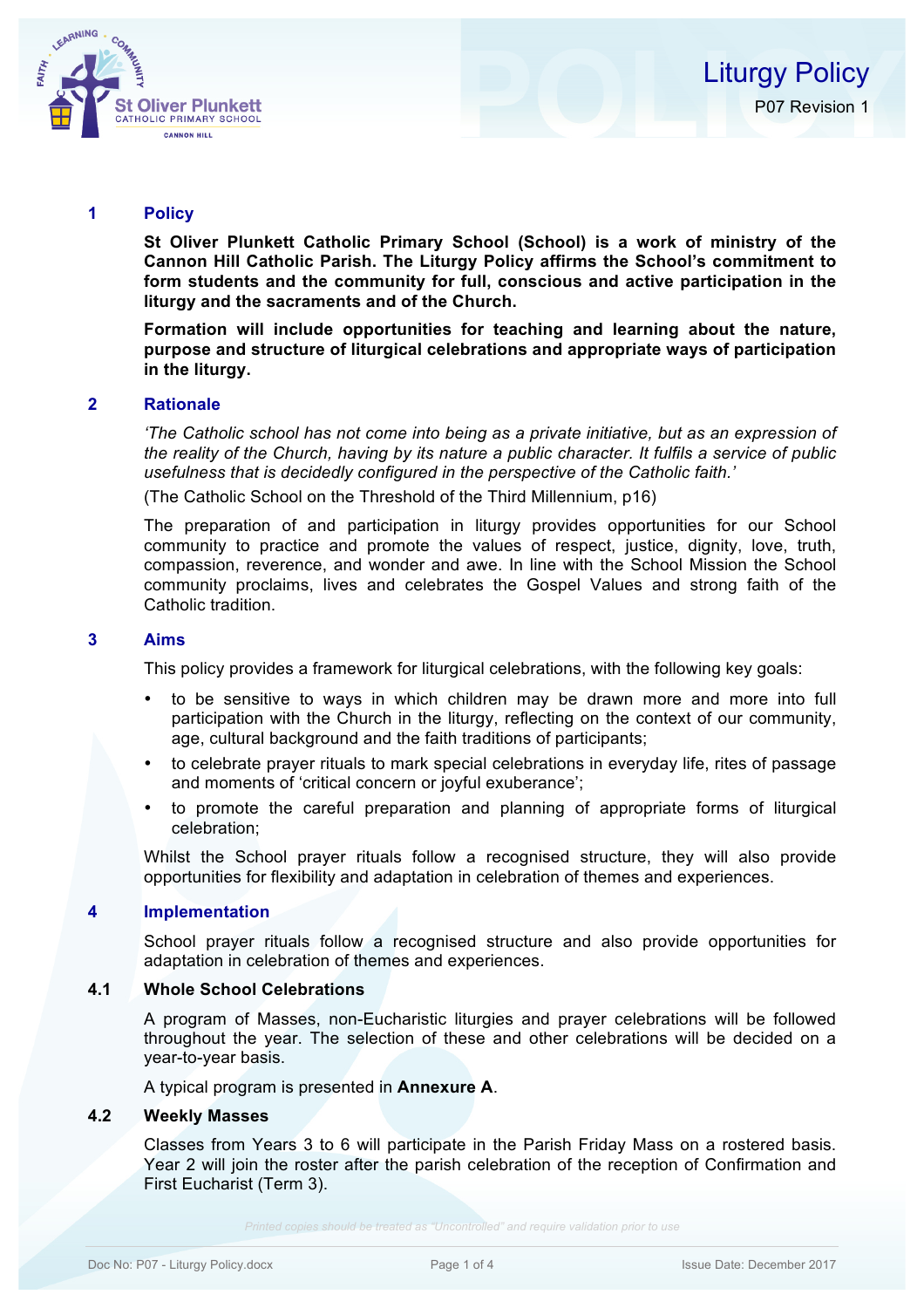

Students will be selected and prepared to minister during Friday Mass in the following ways:

- Proclaiming the readings and leading the Responsorial Psalm and Gospel Acclamation;
- Writing and praying 5 or 6 prayers of general intercession; and
- Bringing forward the Offertory Procession.

# **4.3 Term School Sponsored Masses**

Once each Term the School will attend and assist at a Sunday Mass, usually the 9:30am Mass on Sunday morning.

Students will:

- Proclaim the readings for the day;
- Lead the Prayers of Intercession; and
- Bringing forward the Offertory Procession.

Students may also participate in the Entrance Procession, sing a song and/or offer a Thanksgiving Reflection. This is to be discussed and planned with the Priest.

## **4.4 Sacramental Program**

In keeping with the Archdiocesan Policy, St Oliver Plunkett Parish will support the students of the School in preparing to receive the Sacraments of Confirmation, First Eucharist and Penance after they have enrolled in and completed Parish based preparation programs.

Students may be invited to participate in the Parish celebrations of these Sacraments (for example readings, hymns, offertory).

### **4.5 Class Practices**

Class Practices may include daily prayer circle, a sacred space to reflect the liturgical seasons, celebration of learning with a prayer component and the opportunity to lead Prayer Assembly throughout the school year.

#### **5 Roles and Responsibilities**

#### **5.1 Role of the Teacher**

- To participate in School liturgies.
- To plan and prepare liturgies in accordance with Church guidelines, reflecting practices that are appropriate and relevant to the needs of the students.
- To set out clear behavioural expectations for students attending liturgical events and Parish Mass.
- To communicate regularly with the Parish Priest.

#### **5.2 Role of the Students**

The expectations for the attendance of students at the Parish mass include:

- To be actively involved in the preparation and celebration of the liturgy, as directed by their teachers.
- To be aware of the Scripture readings for the day. (The Lectionary for Masses with Children may be used in exploring the Scripture readings with the class, however, the Parish Priest will use the 'adult' formal Church lectionary during the celebration of mass)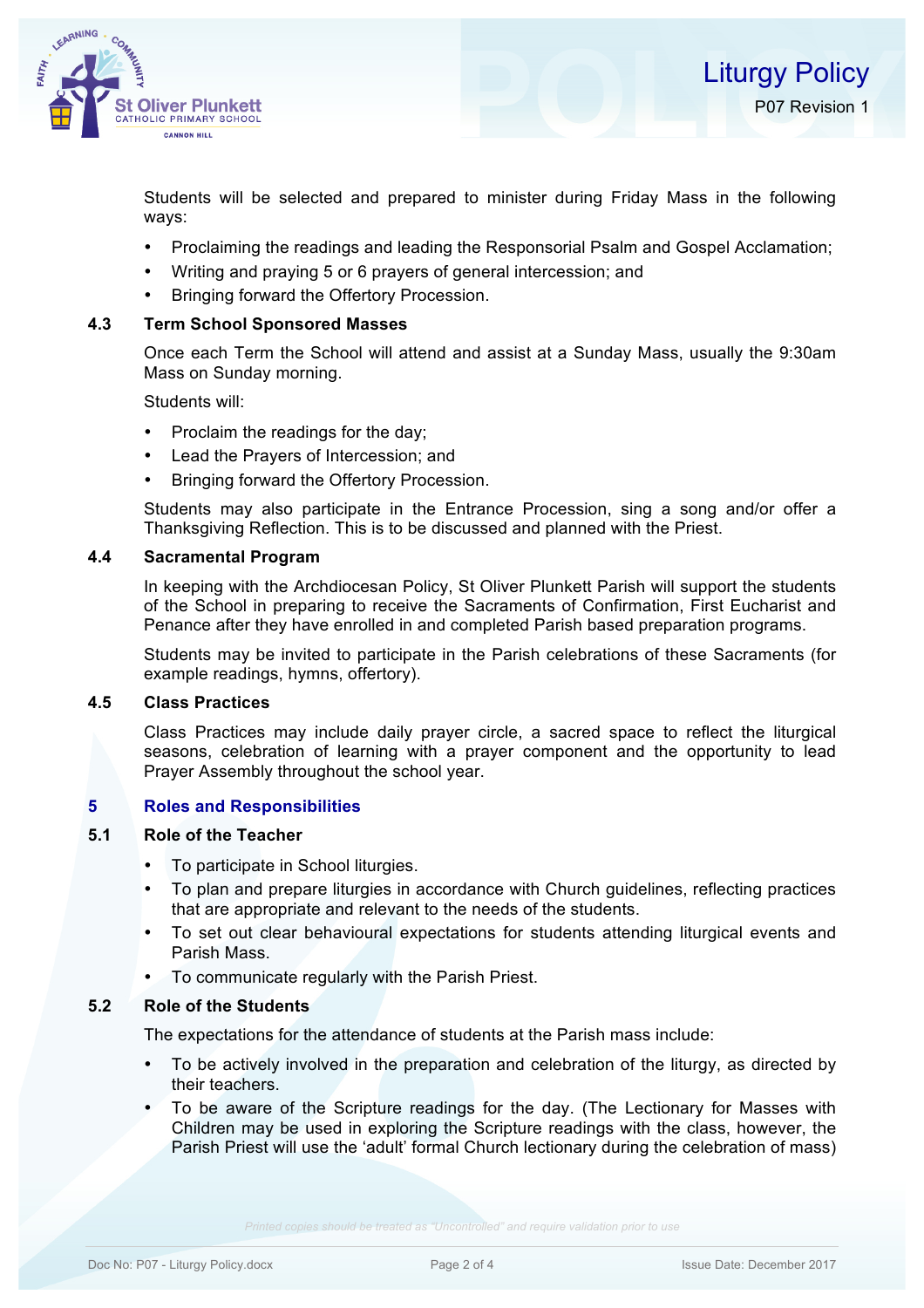

- To be prepared for appropriate behaviour expectations entering and leaving the Church as well as how to participate in the liturgy.
- To be aware of the correct procedure to receive Holy Communion or a blessing.

## **5.3 Role of Parents/Carers**

- To support their child's active participation in celebrations of the liturgy.
- To participate in the celebrations of the liturgy when appropriate and possible.
- To maintain an awareness of the Parish Sacramental Program and to support their child's preparation for receiving the Sacraments of Confirmation, First Eucharist and Penance.

#### **6 Review**

This policy will be reviewed every 3 years, or earlier at the discretion of the Principal or the Assistant Principal Religious Education (APRE).

# **7 Related documents**

i. The St Oliver Plunkett Primary School *Religious Education Curriculum*, published separately and available on request.